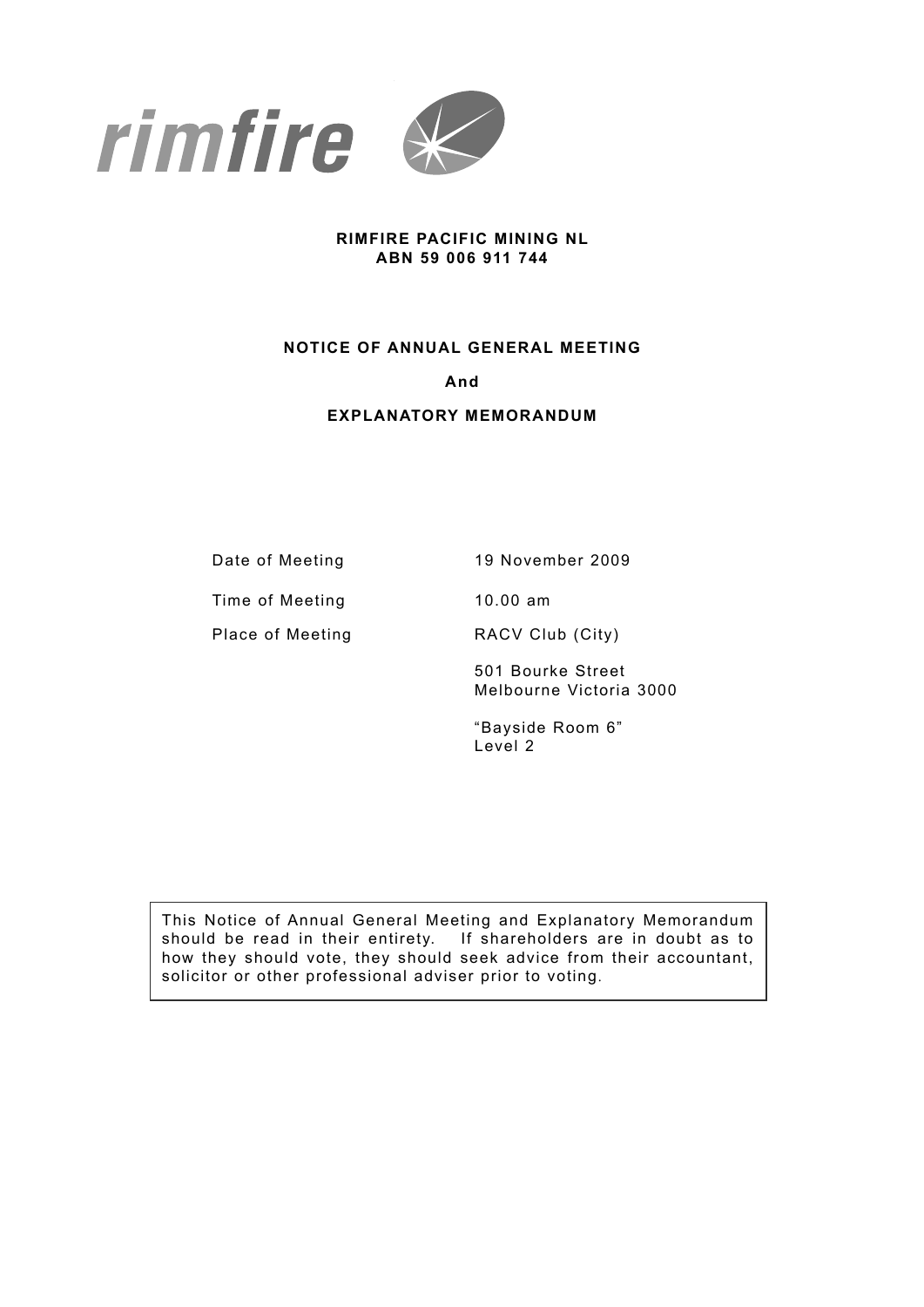### **RIMFIRE PACIFIC MINING NL ABN 59 006 911 744**

### **NOTICE OF ANNUAL GENERAL MEETING**

Notice is hereby given that the annual general meeting of shareholders of Rimfire Pacific Mining NL ("Company") will be held at RACV Club (City) 501 Bourke Street, Melbourne Victoria 3000, "Bayside Room 6" Level 2 on 19 November 2009 at 10.00 am (Melbourne time).

The Explanatory Memorandum which accompanies and forms part of this "Notice of Annual General Meeting" describes the various matters to be considered at the annual general meeting.

## **AGENDA**

## **ORDINARY BUSINESS**

### **Item 1 - FINANCIAL STATEMENTS AND REPORTS**

### *"To receive and consider the Company's annual report comprising the Directors' Report, Auditor's Report and Financial Statements for the year ended 30 June 2009."*

The electronic version of the annual report can be found at:

Rimfire Pacific Mining NL website http://www.rimfire.com.au/asx\_announcements.htm

ASX website at http://www.asx.com.au/research/companies/index.htm

To consider, and if thought fit, pass the following resolutions, with or without amendment, as ordinary resolutions of the Company.

### **Item 2 - Resolution 1: REMUNERATION REPORT**

### *"To adopt the Remuneration Report for the Year ended 30 June 2009."*

### **Short explanation**

The Corporations Act 2001 requires listed companies to put to shareholders at the AGM a non-binding resolution concerning the Remuneration Report which is contained in the Directors' Report section of the Annual Report.

Shareholders will be given an opportunity to ask questions concerning the Remuneration Report at the AGM. As stated, the resolution is non-binding.

### **Item 3 - Resolution 2: RE-ELECTION OF DIRECTOR JOHN KAMINSKY**

#### *"That Mr John Kaminsky, who retires by rotation in accordance with Article 40 of the Company's constitution, and being eligible offers himself for re-election, be re-elected as a Director".*

#### **Short explanation**

The Company's constitution requires one third of the Directors (other than the Managing Director) to retire at each Annual General Meeting, being the Directors longest in office at the date of the Annual General Meeting. A Director may not serve for a period of more than 3 years, without retiring, but may make himself/herself available for re-election for a subsequent period.

Mr Kaminsky must therefore retire and has offered himself for re-election. The details of all Directors are set out in the Directors' Report section of the Annual Report.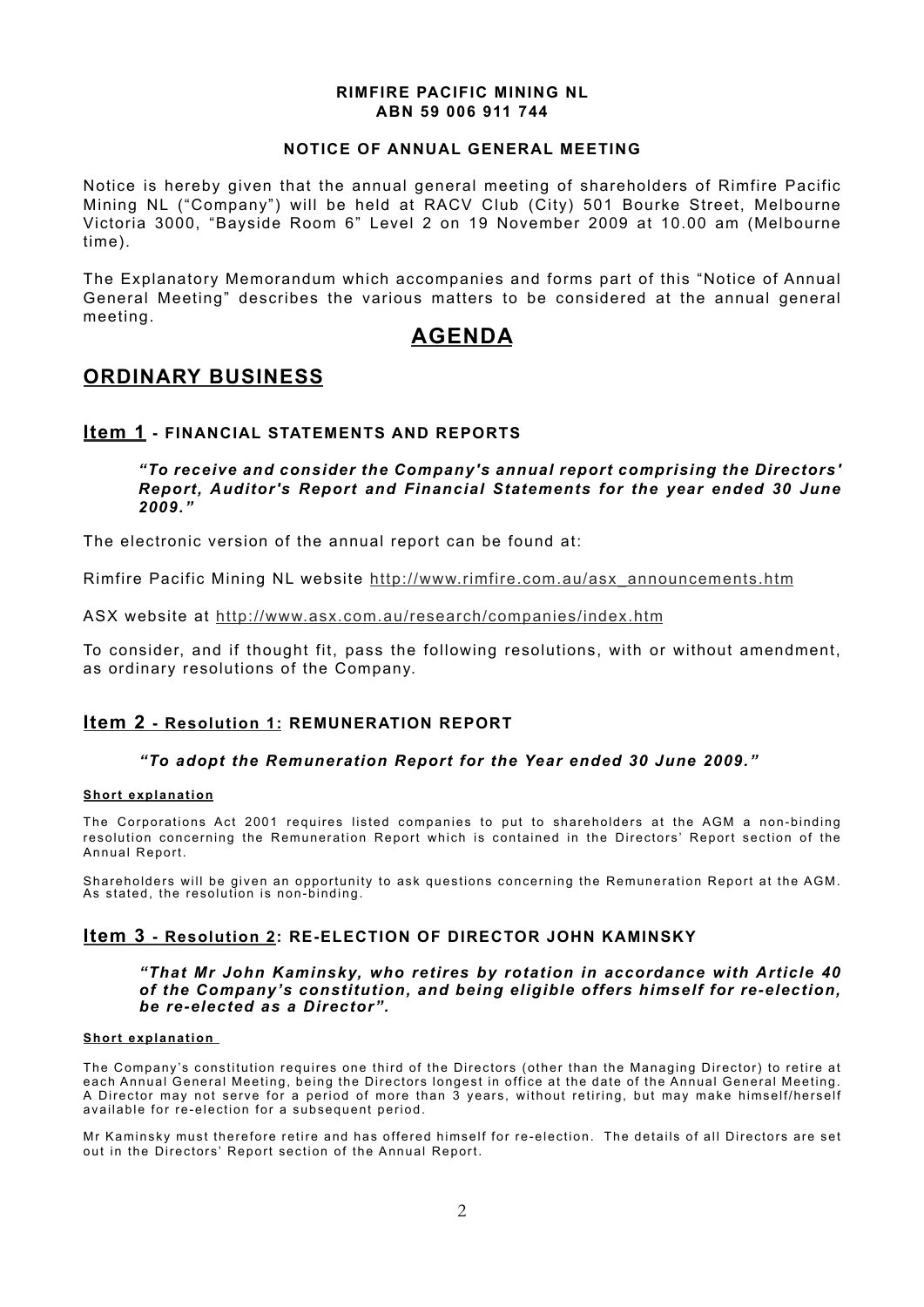### **Item 4 - Resolution 3: ESTABLISHMENT OF REMUNERATION POOL FOR NON-EXECUTIVE DIRECTORS**

#### *"To establish an annual remuneration pool for Non-Executive Directors to a maximum value of \$120,000 in aggregate, to be subdivided and distributed to each Non-Executive Director as set out in the Explanatory Memorandum."*

#### **Short explanation**

The Company's constitution requires the Non-Executive Directors (other than the Managing Director) seek shareholder approval authorising payment of remuneration for services provided to the Company, in their capacity as Non-Executive Directors. It is proposed that a "Remuneration Pool" be established, enabling the Company to adequately compensate the Non-Executive Directors, in aggregate, providing both flexibility and bounded constraints on Non-Executive Director remuneration at a level consistent with a Company of this size. Such a pool, once established would represent a maximum value that could be drawn to its limit on an annual basis, each and every year subsequent to this resolution passing. The estimated draw down on the Remuneration Pool for the period 1st December 2009 to 30th November 2010 would be \$72,000. Further details are set out in the Explanatory Memorandum.

#### **Voting Exclusion Statement**

In accordance with the ASX Listing Rules, the Company will disregard any votes cast on Resolution 3 by a Director of the Company, and by associates of that person. The Directors of the Company at the date of this Notice are Mr Graham Billinghurst, Mr Andrew Knox, Ms Ramona Enconniere and Mr John Kaminsky.

However, the Company need not disregard a vote if:

- (a) it is cast by a person as proxy for a person who is entitled to vote, in accordance with the directions on the proxy form; or
- (b) it is cast by the person chairing the meeting as proxy for a person who is entitled to vote, in accordance with a direction on the proxy form to vote as the proxy decides (and the acknowledgment box on the proxy form in relation to this resolution is marked).

### **BY ORDER OF THE BOARD**

 $\mathscr{J}^\mathscr{A}$ 

Graham Billinghurst Company Secretary

DATED; 2<sup>nd</sup> October 2009.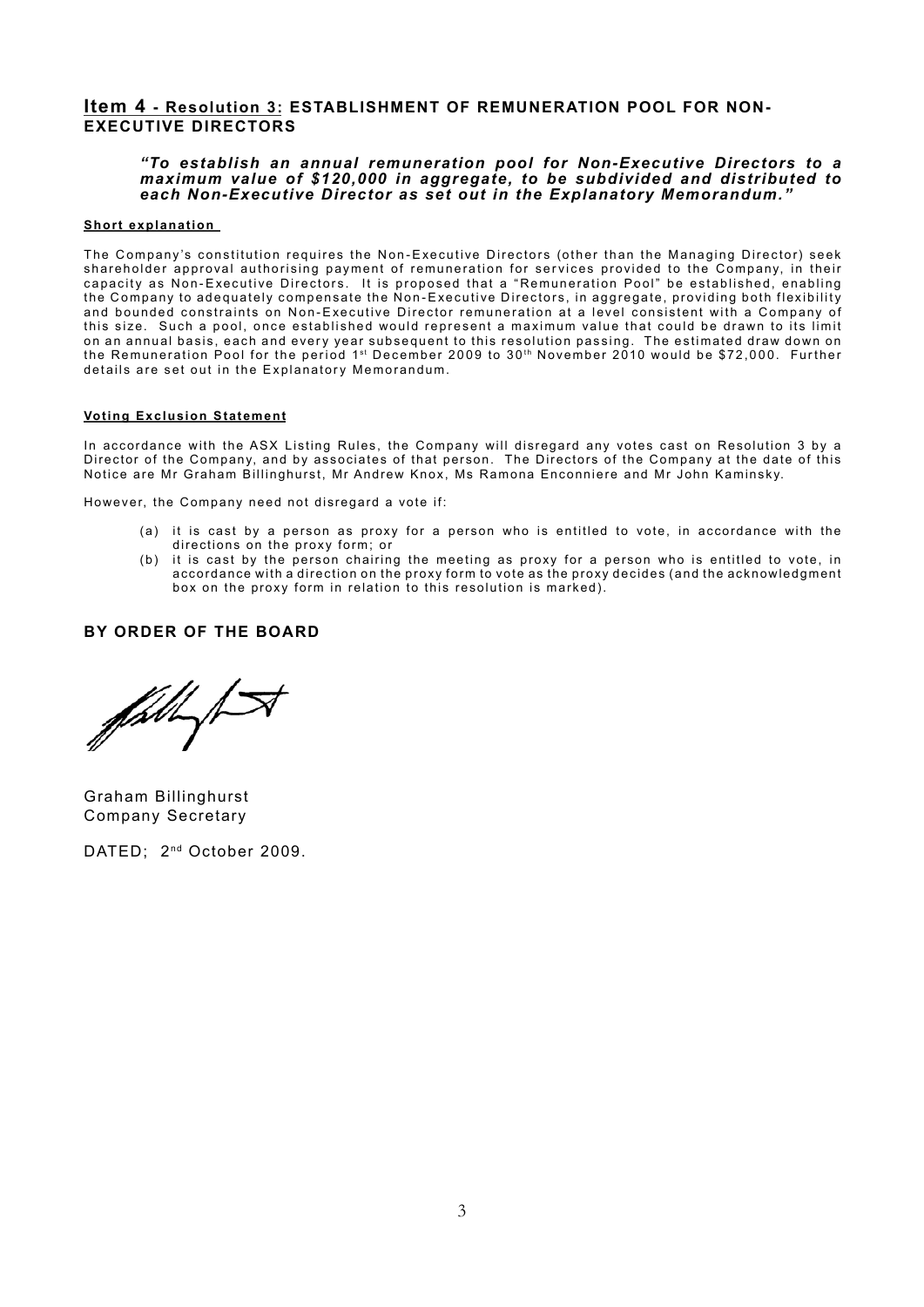### **PROXY, REPRESENTATIVE AND VOTING ENTITLEMENT INSTRUCTIONS**

### **PROXY AND BODY CORPORATE REPRESENTIVE INSTRUCTIONS**

Shareholders are entitled to appoint up to two individuals to act as proxies to attend and vote on their behalf. Where more than one proxy is appointed each proxy may be appointed to represent a specific proportion of the shareholder's voting rights. If the appointment does not specify the proportion or number of votes each proxy may exercise, each proxy may exercise half of the votes.

Shareholders who are a body corporate are able to appoint representatives to attend and vote at the Meeting under Section 250D of the Corporations Act 2001 (Cth).

The proxy form (and the power of attorney or other authority, if any, under which the proxy form is signed) and certificates appointing body corporate representatives or a copy or facsimile which appears on its face to be an authentic copy of the proxy form (and the power of attorney or other authority) or certificate appointing a body corporate representative must be deposited at, posted to, or sent by facsimile transmission to the Company's office, as follows:

### **Suite 411, 530 Little Collins Street, Melbourne, Victoria, Australia, 3000 or Fax (03) 9620-5822 (or International Fax 613 9620-5822)**

and not less than 48 hours before the time for holding the Meeting, or adjourned Meeting as the case may be, at which the individual named in the proxy form proposes to vote.

The proxy form must be signed by the shareholder or his/her attorney duly authorized in writing or, if the shareholder is a corporation, in the manner permitted by the Corporations Act.

The proxy may, but need not, be a shareholder of the Company.

In the case of shares jointly held by two or more persons, all joint holders must sign the proxy form.

A proxy form is attached to this Notice.

### **VOTING ENTITLEMENT**

For the purposes of determining voting entitlements at the Meeting, shares will be taken to be held by the persons who are registered as holding the shares at 7:00pm, 17th November 2009. Accordingly, transactions registered after that time will be disregarded in determining entitlements to attend and vote at the Meeting.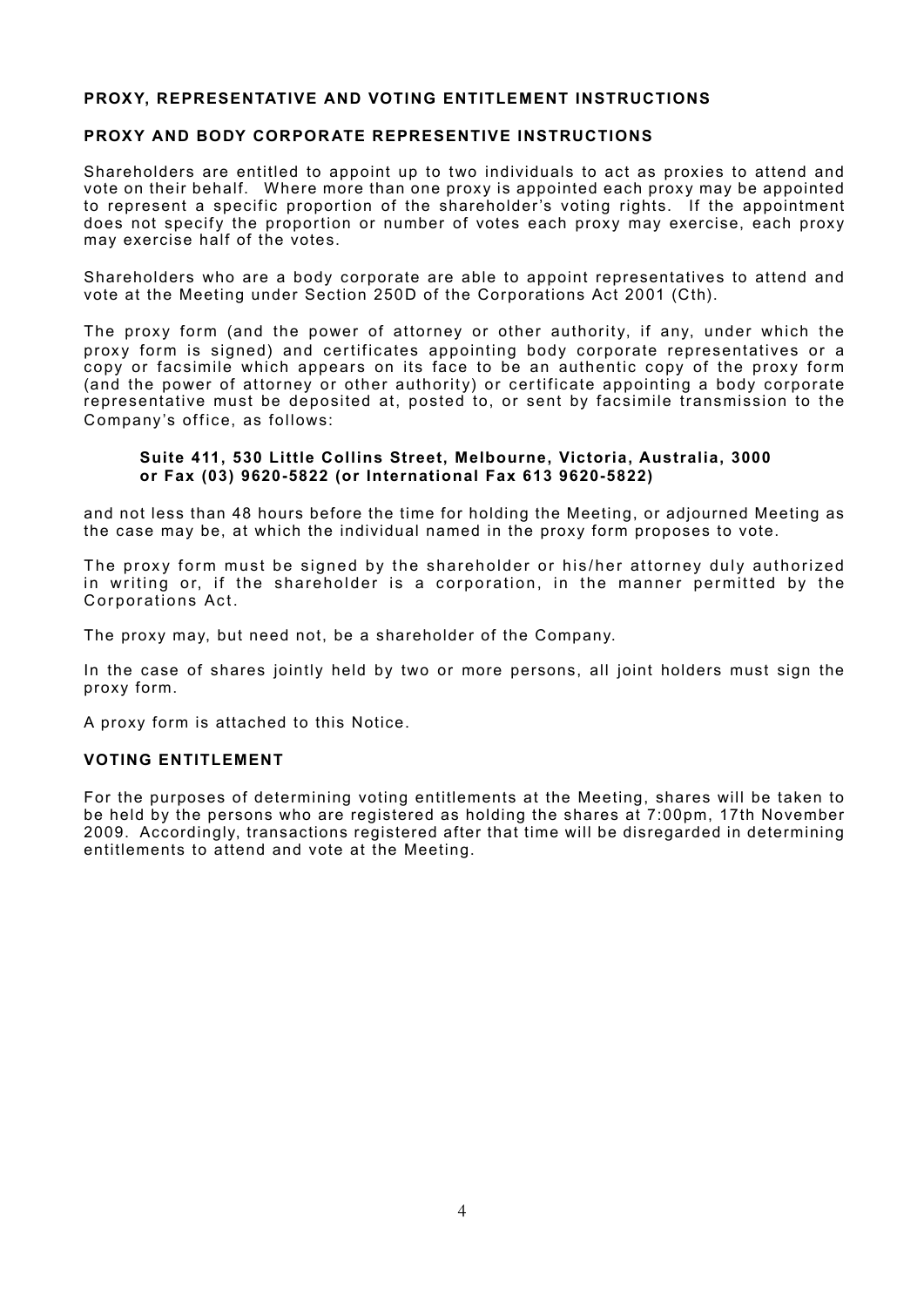## **EXPLANATORY MEMORANDUM**

### **1. Introduction**

This Explanatory Memorandum has been prepared for the information of members of Rimfire Pacific Mining NL ABN 59 006 911 744 ("Rimfire" or "Company") in connection with the business to be conducted at the Annual General Meeting of members to be held on 19th November 2009 at 10.00am ("Meeting").

The Notice of Meeting sets out the details of three (3) separate resolutions to be put to Shareholders comprising the following:

- Resolution 1 seeks the approval to adopt the Remuneration Report as it appears in the 2009 Annual Report. The resolution is non binding on the Company.
- Resolution 2 seeks the re-election Mr John Kaminsky as a Director of the Company;
- Resolution 3 seeks to establish a remuneration pool for Non-Executive Directors.

### **Resolutions 1 & 2 are standard for an Annual General Meeting of a Company and no further comments are made below.**

Specific comments relating to Resolution 3 is set out below.

### **2. Resolution 3 – Approval of REMUNERATION POOL FOR NON-EXECUTIVE Directors**

## **2.1 Introduction**

The Company proposes to allow Mr Graham Billinghurst, long standing Director, Ms Ramona Enconniere and Mr Andrew Knox who were appointed Directors to the Company during 2005 (April and July respectively) to receive cash as is appropriate in their roles as Non-Executive Directors.

The payment is designed to act as the core form of remuneration for Non-Executive Directors of the Company. The recipients will receive a cash benefit of a value appropriate to the roles being performed.

All current Non-Executive Directors of the Company have not received any cash payment for their roles as officers of the Company since 1 July 2004, in the case of Mr Billinghurst and since their appointments as Directors, in the case of Ms Enconniere and Mr Knox.

It is proposed to establish a remuneration pool of a certain size, designed to represent the maximum allowable payments, in aggregate, to Non-Executive Directors. This remuneration pool would apply to the current Non-Executive Directors and would also apply to any replacements or additions to the Non-Executive Directors of the Company.

Under Section 41 of the Constitution of the Company, the following provisions are made for payments to Officers of the Company: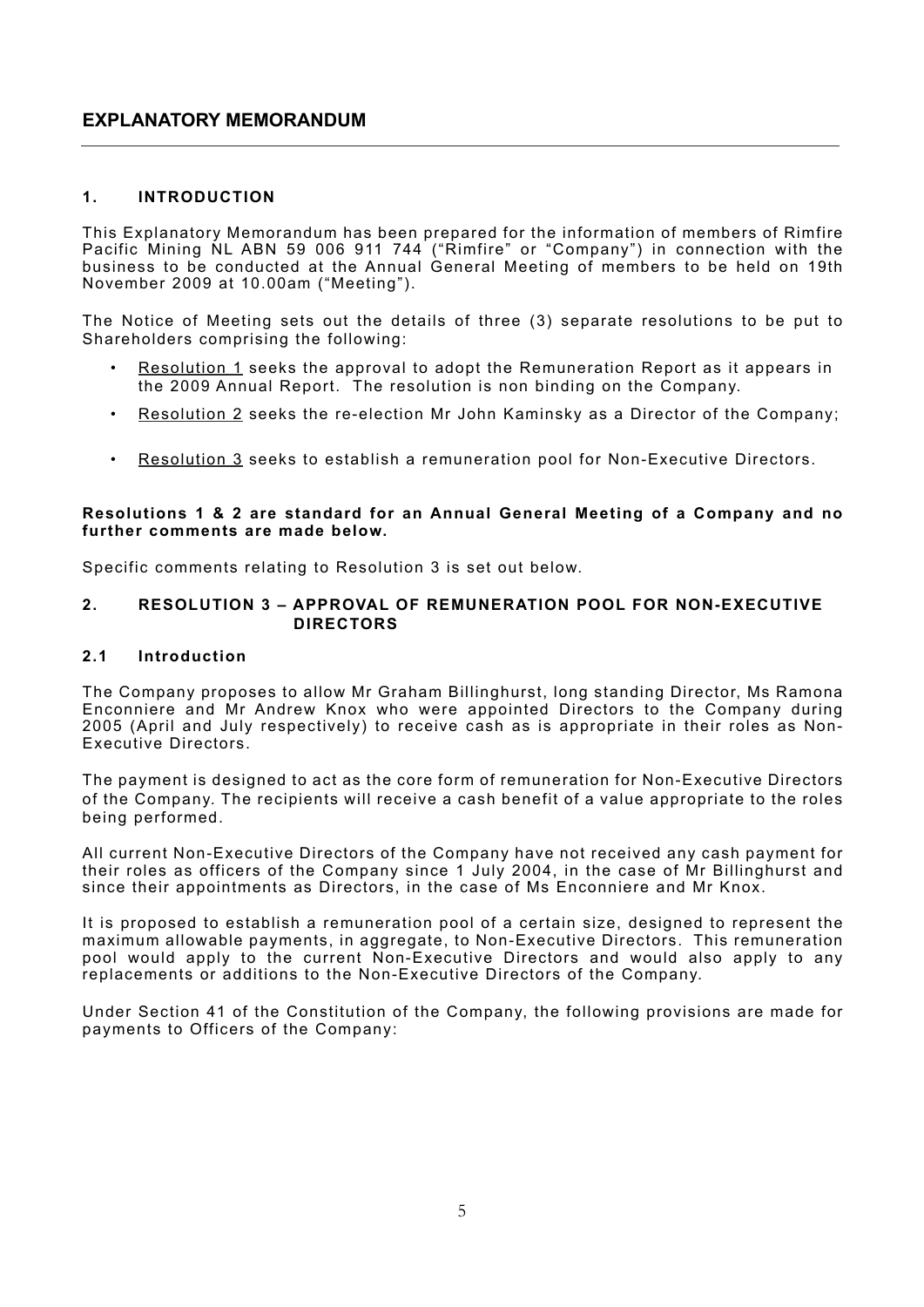#### 41. **REMUNERATION OF DIRECTORS**

- 41.1 Each Director shall be entitled to remuneration for his services from the date of his election or appointment to the Board.
- 41.2 The remuneration of the Directors (other than non-Executive Directors) shall be such sum as shall be determined by the Board PROVIDED THAT such remuneration shall not include a commission on or percentage of operating revenue.

[See LR10.17]

- 41.3 The Directors shall also be entitled to be paid all reasonable travelling, hotel and other expenses incurred by them in attending and returning from meetings of the Directors of the Company or otherwise in connection with the business of the Company or in the execution of their duties as Directors.
- 41.4 The remuneration of non-Executive Directors shall be such sum (if any) as shall be determined by resolution of the Company and shall continue until altered by a subsequent resolution of the Company PROVIDED THAT such remuneration must be expressed as a fixed sum for each non-Executive Director.

[See LR10.17.2].

41.5 Notice of any proposed increase in the remuneration of the Directors, whether payable by the Company or any unlisted subsidiary of the Company, shall be given in the notice convening the Meeting at which the proposed increase is to be considered. Such notice shall specify the amount of the proposed increase and the maximum sum that may be paid.

[See LR10.17.1].

41.6 Except as provided in this Constitution, the Directors shall not without the prior consent of the Company given in Meeting have the power to fix or pay a salary or allowance for the Chairman of Directors as such in addition to the amount of remuneration for the Directors determined by the Company in Meeting. Notice of any proposed payment of such salary or allowance, or any proposed increase in same, (whether payable by the Company or any unlisted subsidiary of the Company) shall be given in the notice convening the Meeting at which the proposal is to be considered. Such notice shall specify the amount of the proposed salary, allowance or increase, and the maximum sum that may be paid.

It is proposed that an aggregate pool of \$120,000 per annum be established to cover actual and potential payments to Non-Executive Directors of the Company for services as a director.

\_\_\_\_\_\_\_\_\_\_\_\_\_\_\_\_\_\_\_\_\_\_\_\_\_\_\_\_\_\_\_\_\_\_\_

As the Constitution requires remuneration to be expressed as a fixed amount for each Non-Executive Director, the pool would theoretically allow a maximum payment for each non executive director of \$40,000 per year. However, it is not intended to pay this amount, and for the period  $1^{st}$  Dec 2009 to 30<sup>th</sup> November 2010 it is proposed that the Non-Executive Directors receive remuneration as follows:

|                            | TADIE A  |
|----------------------------|----------|
| <b>Director</b>            | Amount   |
| <b>Andrew Knox</b>         | \$24,000 |
| Ramona Enconniere          | \$24,000 |
| <b>Graham Billinghurst</b> | \$24,000 |
| <b>TOTAL</b>               | \$72,000 |

|--|

The balance of the available pool gives flexibility if another non executive director is appointed because the Board can remunerate that person without having to obtain shareholder approval. The pool is also an important factor in attracting talented individuals as non executive directors. The balance of the pool will not be paid if no further non executive director appointments are made in FY10.

6 It is proposed that a monthly pro rata payment is made. A summary of the material items of the pool establishment is set out below: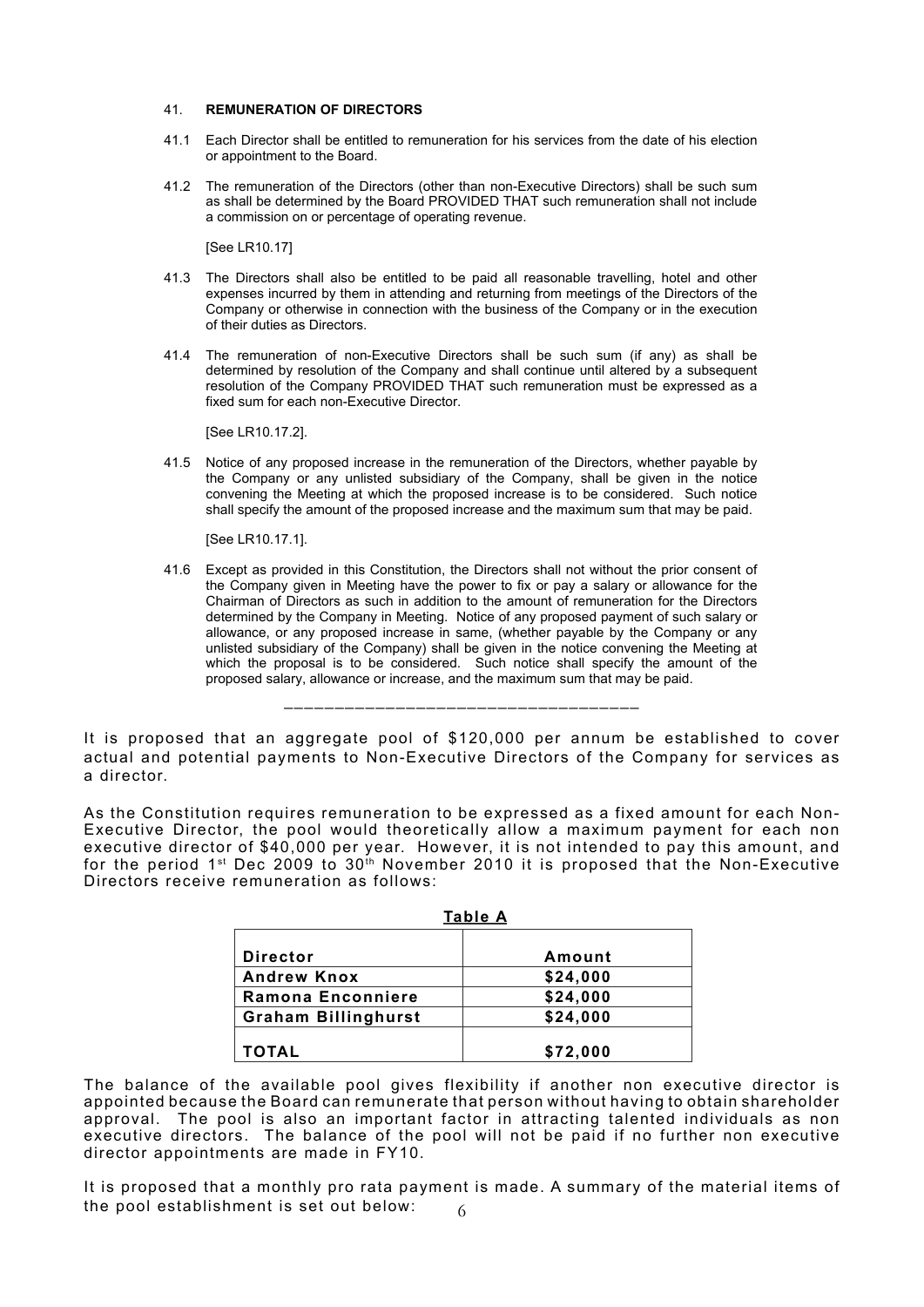### **2.2 Additional information**

This proposed resolution, if passed, will confer a financial benefit to a related party. Shareholder approval for the benefit is not required under the Corporations Act as the benefit relates to remuneration of an officer of the Company. However, approval is required under the Company's Constitution. The Company therefore provides the following information:

### **a) The related parties to whom the resolution would permit the financial benefit to be given are:**

Mr Graham Billinghurst, Ms Ramona Enconniere and Mr Andrew Knox being Non-Executive Directors of the Company. Any additionally appointed Non-Executive Directors of the Company or replacement Non-Executive Directors would also be entitled to draw upon the remuneration pool proposed.

### **b) The nature of the financial benefit**

The specific nature of the proposed financial benefit to be given is set out in Table A above. This represents the proposed payment to the current Non-Executive Directors only. Subsequent years may require payments of varying amounts and to a different composition of Non-Executive Directors, but always limited by the aggregate value of the remuneration pool established, namely, \$120,000. This aggregate value can only be altered by subsequent Shareholder resolution, if seen fit to do so, at a future point in time.

### **c) Directors' Recommendation**

Each Director, other than Mr Kaminsky, declines to give a recommendation, as a related party to the transaction proposed. Mr Kaminsky recommends that the resolution be approved, for the reasons set out in section 2.1.

### **d) Costs and Detriments of Providing Financial Benefit**

The costs to the Company will have a direct effect on the cash balance of the Company, up to the value of the remuneration pool total, namely \$120,000.

### **e) Non-Executive Directors' Interest Disclosure**

### **Non Executive Directors' Shareholdings for the Year Ended 30 June 2009**

| Director            |           | Shares held beneficially: Shares in which there is a relevant interest: |
|---------------------|-----------|-------------------------------------------------------------------------|
| Graham Billinghurst | Nil       | 11,379,166                                                              |
| Ramona Enconniere   | 2,710,000 | 3,583,333                                                               |
| Andrew Knox         | 4,166,666 | 1,500,000                                                               |

#### **Details of Remuneration for the Year Ended 30 June 2009**

The remuneration for each Non-Executive Director of the consolidated entity during the year was as follows:

| av av 10110 m o: | Primary                          |            | Post<br>Employment              | Equity<br>Compensation | Total  |
|------------------|----------------------------------|------------|---------------------------------|------------------------|--------|
| Director         | Salary, Fees<br>&<br>Commissions | Cash Bonus | Superannuation<br>Contributions | Shares &<br>Options    |        |
|                  | \$                               | \$         | \$                              | \$                     | \$     |
| A. Knox          | Nil                              | Nil        | Nil                             | 22,500                 | 22,500 |
| G. Billinghurst  | Nil                              | Nil        | Nil                             | 22,500                 | 22,500 |
| R Enconniere     | Nil                              | Nil        | Nil                             | 22,500                 | 22,500 |
|                  | Nil                              | Nil        | Nil                             | 67,500                 | 67,500 |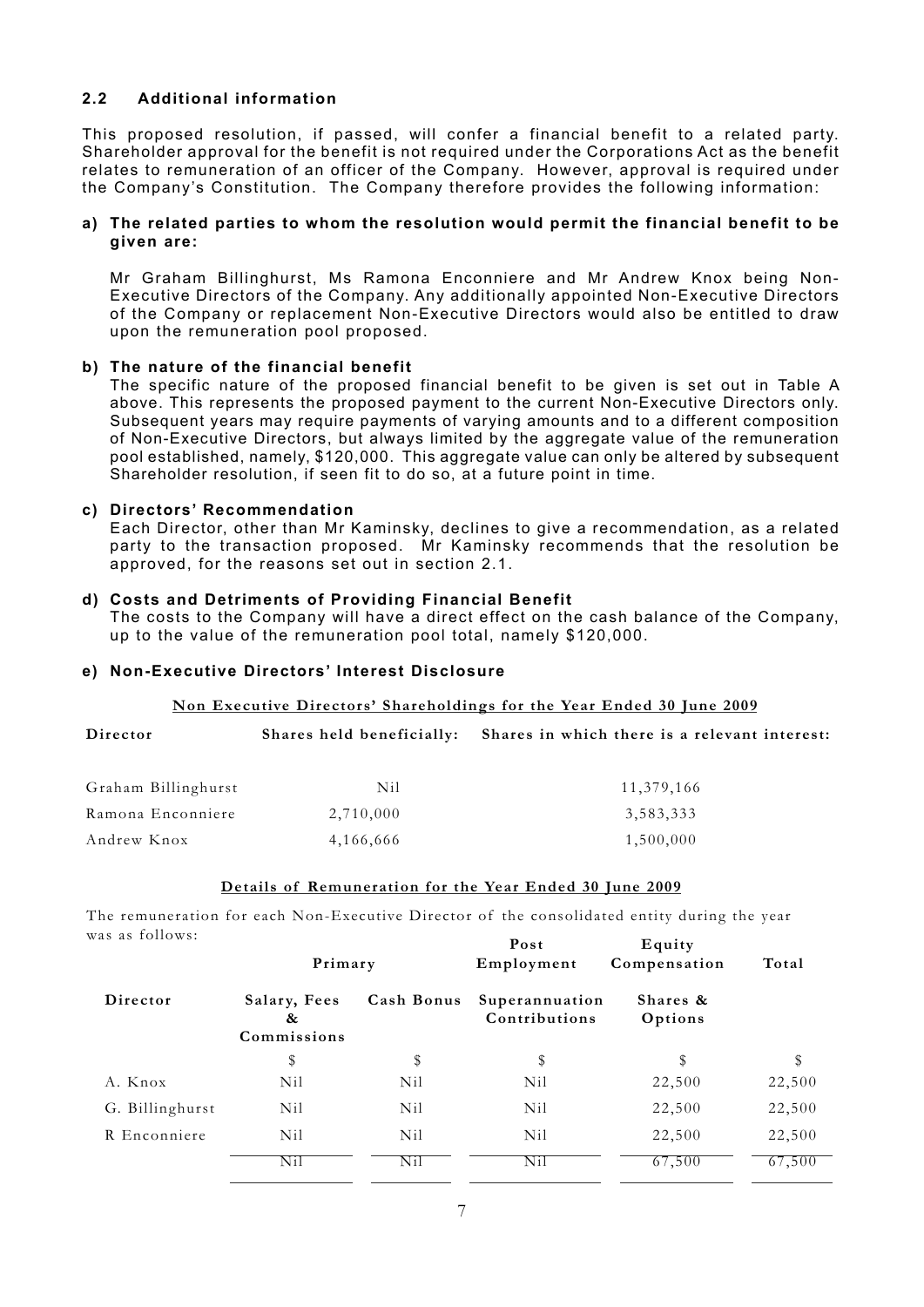### **a) Valuation**

The Company has estimated the value of the payments to apply in the period at the date of 1 December 2009 to 30<sup>th</sup> November 2010 to be as shown in Table A, assuming no change in the number of Non-Executive Directors in this period. The maximum possible payment in the period would otherwise be \$120,000, representing the full value of the remuneration pool.

### **b) Any other information that is reasonably required by shareholders to make a decision and that is known to the Company or any of its Directors**

There is no other information known to the Company or any of its Directors save and except as follows:

### Appointment of Additional Non-Executive Directors

It is possible that the Company could appoint additional Non-Executive Directors to the Board of the Company. In this case the available pool of remuneration allocation would extend to the new Non-Executive Director(s).

### Taxation Consequences

In so far as the Company is aware, there are no adverse taxation consequences to the Company arising from the proposed remuneration in accordance with Resolution 3.

### Superannuation Entitlement

In addition to the individual payments made to Non-Executive Directors as remuneration set out above, statutory employer sponsored superannuation payments may be required, currently set by the government at 9% of base payment.

The Company is required to attract and maintain quality Non-Executive Directors if it wishes to succeed in its business objectives. To do so it must offer competitive remuneration that compensates a Non-Executive Director for the time and risk associated with the role. When Non-Executive Directors' fees were last paid in cash (June 2004), Non-Executive Directors were entitled to each receive \$24,000 per annum. The Directors voluntarily suspended this payment in the past, and now wish to establish a discretionary pool as a means of dealing with Non-Executive remuneration in the future.

It is the Company's belief that the proposed level of benefit is commensurate within a reasonable band for a Company of this size.

### **2.3 Listing Rules issues**

Listing Rule 10.17 requires shareholder approval to be obtained, if a company increases the total amont payable to all non executive directors. The following information must be given to shareholders:

- *a) the amount of the increase:* **Non-Executive D**irectors have not received cash payment since 2004 and a remuneration pool has not previously been established therefore the amount of the increase in the pool is \$120,000. .
- *b) a voting exclusion statement:* this information is set out in the Notice of Meeting.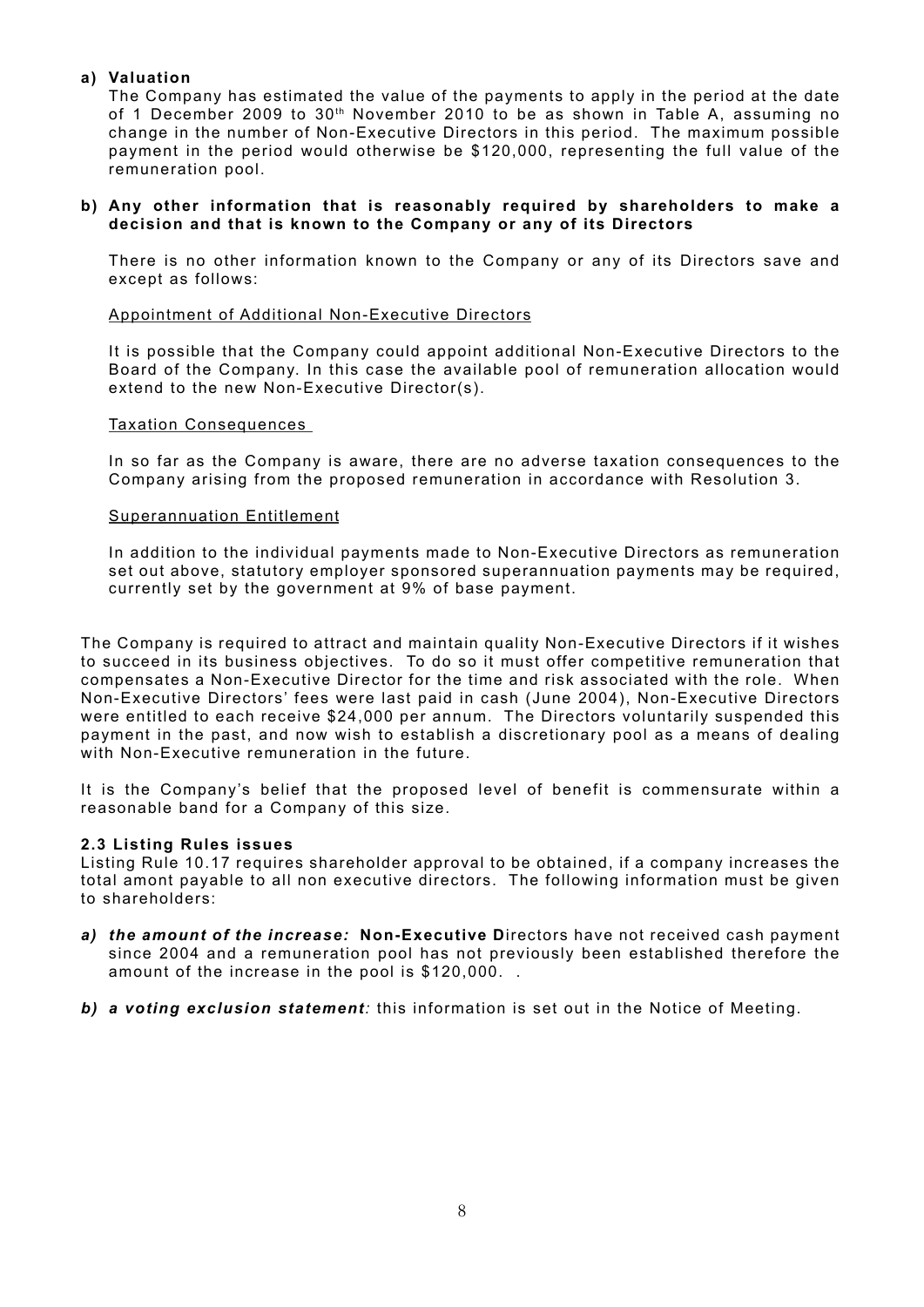# Proxy Form

### **RIMFIRE PACIFIC MINING NL** ABN 59 006 911 744

All correspondence to: Rimfire Pacific Mining NL Suite 411, "Exchange Tower" 530 Little Collins Street Melbourne, Victoria. 3000 Phone: (03) 9620 5866 Facsimile :  $(03)$  9620 5822  $\mathcal{N}$  $\mathcal{N}$  $\mathcal{N}$  Melbourne,  $\mathcal{N}$ 

Shareholder Reference:

## **Appointment of Proxy**

I/we being member/s of Rimfire Pacific Mining NL and entitled to attend and vote hereby appoint

| appointing if this person is someone other<br>of the Meeting<br>ЭR<br>(mark with an $'X'$ )<br>than the Chairman of the Meeting |
|---------------------------------------------------------------------------------------------------------------------------------|
|---------------------------------------------------------------------------------------------------------------------------------|

or failing the person named, or if no person is named, the Chairman of the Meeting, as my/our proxy to act generally at the meeting on my/our behalf and to vote in accordance with the following directions (or if no directions have been given, as the proxy sees fit) at the Annual General Meeting of Rimfire Pacific Mining NL to be held on<br>19 November 2009 et 10.00 cm and at any adjourn 19 November 2009 at 10.00 am and at any adjournment of that meeting.<br>

#### \*\*\*IMPORTANT\*\*\*:  $\overline{\phantom{a}}$  with  $\overline{\phantom{a}}$ T\*\*\*

counted in computing the required majority on a poll.

DIRECTORS

counted in computing the required majority on a poll.

counted in computing the required majority on a poll.

INTERNATION AND CONSIDER SERVICE IS A SUBSERVE AND THE DRIVE IS A SUBSERVEY AND THE UNIVERSITY OF THE UNIVERSIT<br>If the Chairman of the Meeting is to be your proxy and you have not directed your proxy how to vote **on Item 4** a mark in this box. or failing the person named, or if no person is no person is named, the meeting, and to act act act generally a<br>In a mork in this how a cordance with the proxy sees fit no directions  $\alpha$  fit no directions have  $\alpha$ 

By marking this box you acknowledge that the Chairman of the Meeting may exercise your proxy, even if he has an interest in the outcome of those Resolutions and that votes cast by him, other than as proxy holder, would be disregarded because of that interest. buttonle of those Resolutions and that votes cast by him, other than as proxy holder, would be disregarded because or that lifter<br>If you do not mark this box, and you have not directed your proxy how to vote, the Chair wil resolution and your votes will not be counted in calculating the required majority if a poll is called on the resolution.

> The Chairman of the Meeting intends to vote undirected proxies in favour of all of the Resolutions below. *If you do not mark this box, and you have not directed your proxy how to vote, the Chair will not cast your votes on the*  outcome of those Resolutions and that votes cast by him, other than as proxy holder, would be disregarded because of that interest. *If you do not mark this box, and you have not directed your proxy how to vote, the Chair will not cast your votes on the*  outcome of those Resolutions and that votes cast by him, other than as proxy holder, would be disregarded because of that interest. *If you do not mark this box, and you have not directed your proxy how to vote, the Chair will not cast your votes on the*

|                                                                                                                                                                                                                                | Voting directions to your proxy - please mark $\mathbf{X}$<br>to indicate your directions |                                                             |     |                |          |
|--------------------------------------------------------------------------------------------------------------------------------------------------------------------------------------------------------------------------------|-------------------------------------------------------------------------------------------|-------------------------------------------------------------|-----|----------------|----------|
| <b>Business</b>                                                                                                                                                                                                                |                                                                                           |                                                             | For | <b>Against</b> | Abstain* |
| Item 2                                                                                                                                                                                                                         |                                                                                           | TO ADOPT THE REMUNERATION REPORT                            |     |                |          |
| Item 3                                                                                                                                                                                                                         |                                                                                           | RE-ELECTION OF JOHN KAMINSKY AS A DIRECTOR                  |     |                |          |
| Item 4                                                                                                                                                                                                                         | <b>DIRECTORS</b>                                                                          | <b>ESTABLISHMENT OF REMUNERATION POOL FOR NON-EXECUTIVE</b> |     |                |          |
| If you mark the Abstain box for a particular item, you are directing your proxy not to vote on your behalf on a show of hands or on a poll and your votes will not be<br>counted in computing the required majority on a poll. |                                                                                           |                                                             |     |                |          |
| This section <i>must</i> be signed in accordance with the instructions overleaf to enable your directions to be<br><b>PLEASE SIGN HERE</b><br>implemented.                                                                     |                                                                                           |                                                             |     |                |          |

| <b>Individual or Securityholder 1</b>                     | <b>Securityholder 2</b>          | <b>Securityholder 3</b>           |
|-----------------------------------------------------------|----------------------------------|-----------------------------------|
|                                                           |                                  |                                   |
| <b>Sole Director and</b><br><b>Sole Company Secretary</b> | <b>Director</b>                  | <b>Director/Company Secretary</b> |
|                                                           |                                  |                                   |
|                                                           |                                  |                                   |
| <b>Contact Name</b>                                       | <b>Contact Daytime Telephone</b> | <b>Date</b>                       |